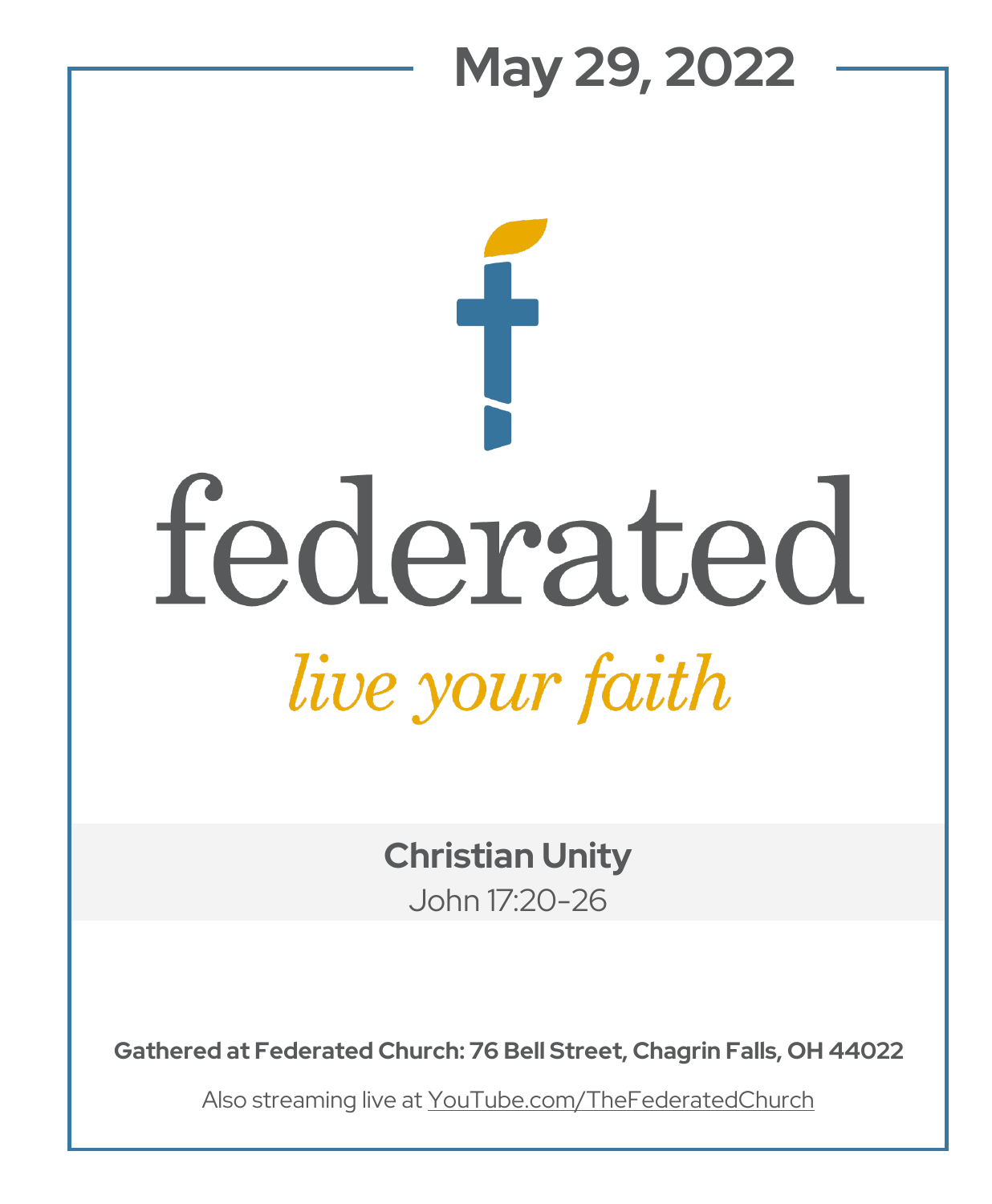

|      | May 29, 2022                                                                                                                                                                                                                                                                                                                                                                                | <b>Seventh Sunday of Easter</b>                                                                                                                              | <b>10 AM</b>               |
|------|---------------------------------------------------------------------------------------------------------------------------------------------------------------------------------------------------------------------------------------------------------------------------------------------------------------------------------------------------------------------------------------------|--------------------------------------------------------------------------------------------------------------------------------------------------------------|----------------------------|
|      |                                                                                                                                                                                                                                                                                                                                                                                             | Chimes indicate the service is starting, and silence is appreciated to prepare for worship.                                                                  |                            |
|      | <b>Prelude</b>                                                                                                                                                                                                                                                                                                                                                                              | When We Gather (Brad and Rebekah)                                                                                                                            | <b>RISE to Shine Band</b>  |
|      | <b>Welcome and Announcements</b>                                                                                                                                                                                                                                                                                                                                                            |                                                                                                                                                              | Rev. Hamilton Throckmorton |
| **** |                                                                                                                                                                                                                                                                                                                                                                                             |                                                                                                                                                              |                            |
|      | <b>Introit</b>                                                                                                                                                                                                                                                                                                                                                                              | We Are One (Faithful)                                                                                                                                        | RISE to Shine Band         |
|      | * Call to Worship (responsive)<br>Leslie Fincun<br>One: God who is one, calls us to be one.<br>All: May we be one with all who are made in God's image.<br>One: God who is three, calls us to be community.<br>All: May we find community with all who are called by God's name.<br>One: God who is parent, calls us to be children.<br>All: May we find our place in God's eternal family. |                                                                                                                                                              |                            |
|      | <b>Passing of Christ's Peace</b>                                                                                                                                                                                                                                                                                                                                                            |                                                                                                                                                              |                            |
| *    | <b>Hymn</b>                                                                                                                                                                                                                                                                                                                                                                                 | O Beautiful for Spacious Skies                                                                                                                               | No. 720                    |
|      | <b>Opening Prayer</b> (unison)<br>God of Love, we turn to you in prayer, for it is you who unite us:<br>you are the one God - Creator, Redeemer, Sustainer -<br>in whom we believe, you alone empower us for good,<br>you send us out across the earth in mission and service in your name.                                                                                                 |                                                                                                                                                              | Leslie Fincun              |
|      | God of Grace, open our hearts to love,<br>that we may see that all people are made in your image,<br>striving for the full, visible unity of the one Church of Jesus Christ.<br>Amen.                                                                                                                                                                                                       | that we may care for one another and affirm life in all its wondrous diversity.<br>Transform us in the offering of ourselves so that we may be your partners |                            |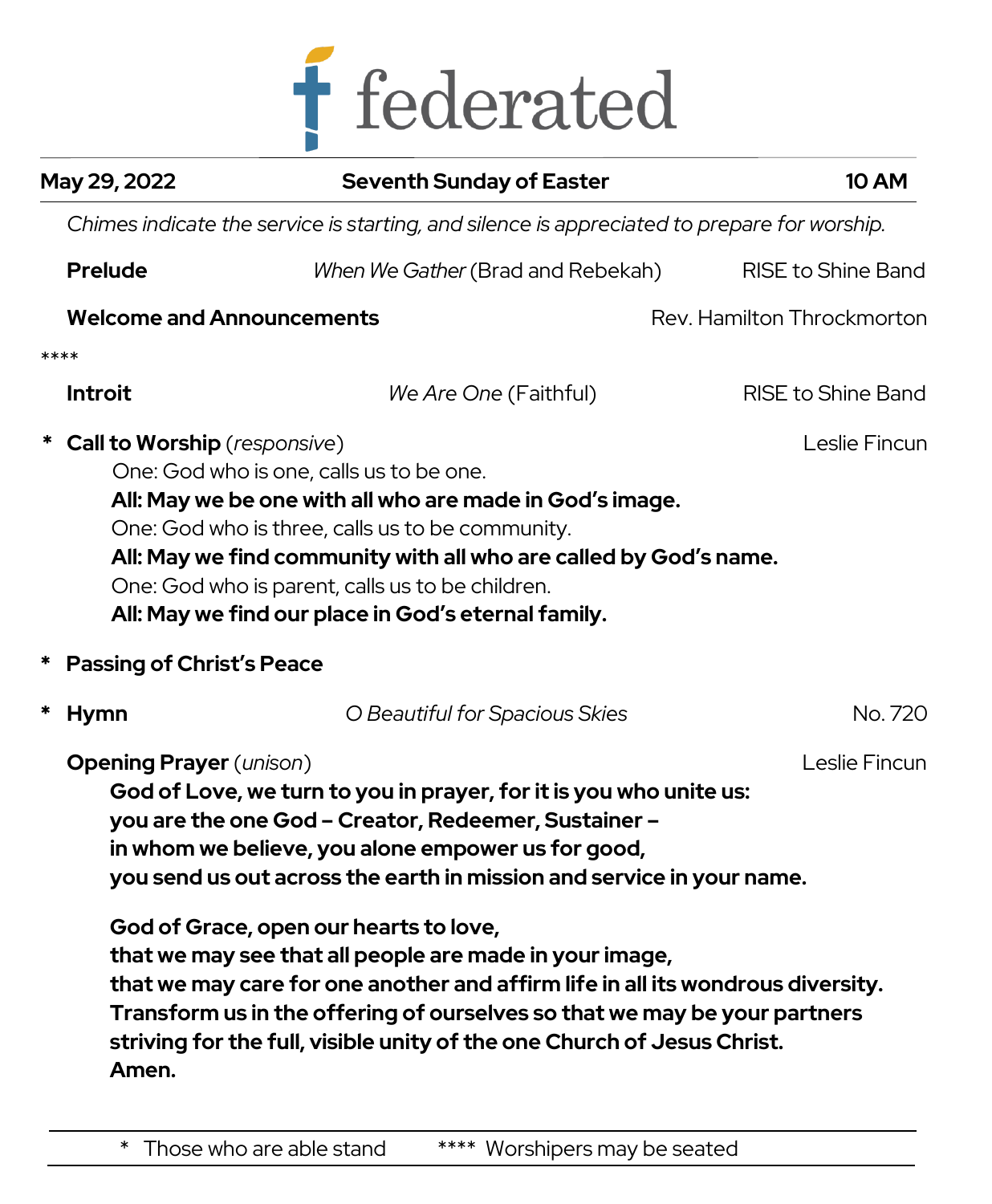|                                                                                                                                                                                                                                                                                                                                                                                               | <b>Faith Witness</b>               |                                                         | Kathy Kolcaba & Leslie Fincun |  |  |
|-----------------------------------------------------------------------------------------------------------------------------------------------------------------------------------------------------------------------------------------------------------------------------------------------------------------------------------------------------------------------------------------------|------------------------------------|---------------------------------------------------------|-------------------------------|--|--|
|                                                                                                                                                                                                                                                                                                                                                                                               | <b>Invitation to Generosity</b>    |                                                         | Kathy Kolcaba                 |  |  |
|                                                                                                                                                                                                                                                                                                                                                                                               | Anthem                             | Make Us One (Jesus Culture)                             | RISE to Shine Band            |  |  |
|                                                                                                                                                                                                                                                                                                                                                                                               |                                    | <b>Prayers of Thanksgiving and Fellowship of Prayer</b> | Rev. Throckmorton             |  |  |
| <b>Lord's Prayer</b><br>Our Father, who art in heaven, hallowed be thy name.<br>Thy kingdom come, thy will be done, on earth as it is in heaven.<br>Give us this day our daily bread.<br>And forgive us our sins, as we forgive those who sin against us.<br>And lead us not into temptation but deliver us from evil.<br>For thine is the kingdom and the power and the glory forever. Amen. |                                    |                                                         |                               |  |  |
| *                                                                                                                                                                                                                                                                                                                                                                                             | <b>Hymn</b>                        | They'll Know We Are Christians                          | No. 494                       |  |  |
|                                                                                                                                                                                                                                                                                                                                                                                               | <b>Scripture</b>                   | John 17:20-26                                           | <b>Betsy Wooster</b>          |  |  |
|                                                                                                                                                                                                                                                                                                                                                                                               | Sermon                             |                                                         | <b>Betsy Wooster</b>          |  |  |
| *                                                                                                                                                                                                                                                                                                                                                                                             | <b>Hymn</b>                        | In Christ There Is No East or West                      | No. 687                       |  |  |
| *                                                                                                                                                                                                                                                                                                                                                                                             | <b>Benediction</b>                 |                                                         | <b>Betsy Wooster</b>          |  |  |
|                                                                                                                                                                                                                                                                                                                                                                                               | <b>Postlude</b>                    | Bleed the Same (Mandisa)                                | <b>RISE to Shine Band</b>     |  |  |
|                                                                                                                                                                                                                                                                                                                                                                                               | $\sim$ Departing to Service $\sim$ |                                                         |                               |  |  |

## **All worship leaders and musicians have been fully vaccinated.**



This Sanctuary is equipped with a **Hearing Loop system** that works with all **Telecoil-equipped hearing aids** to amplify sound with excellent clarity.